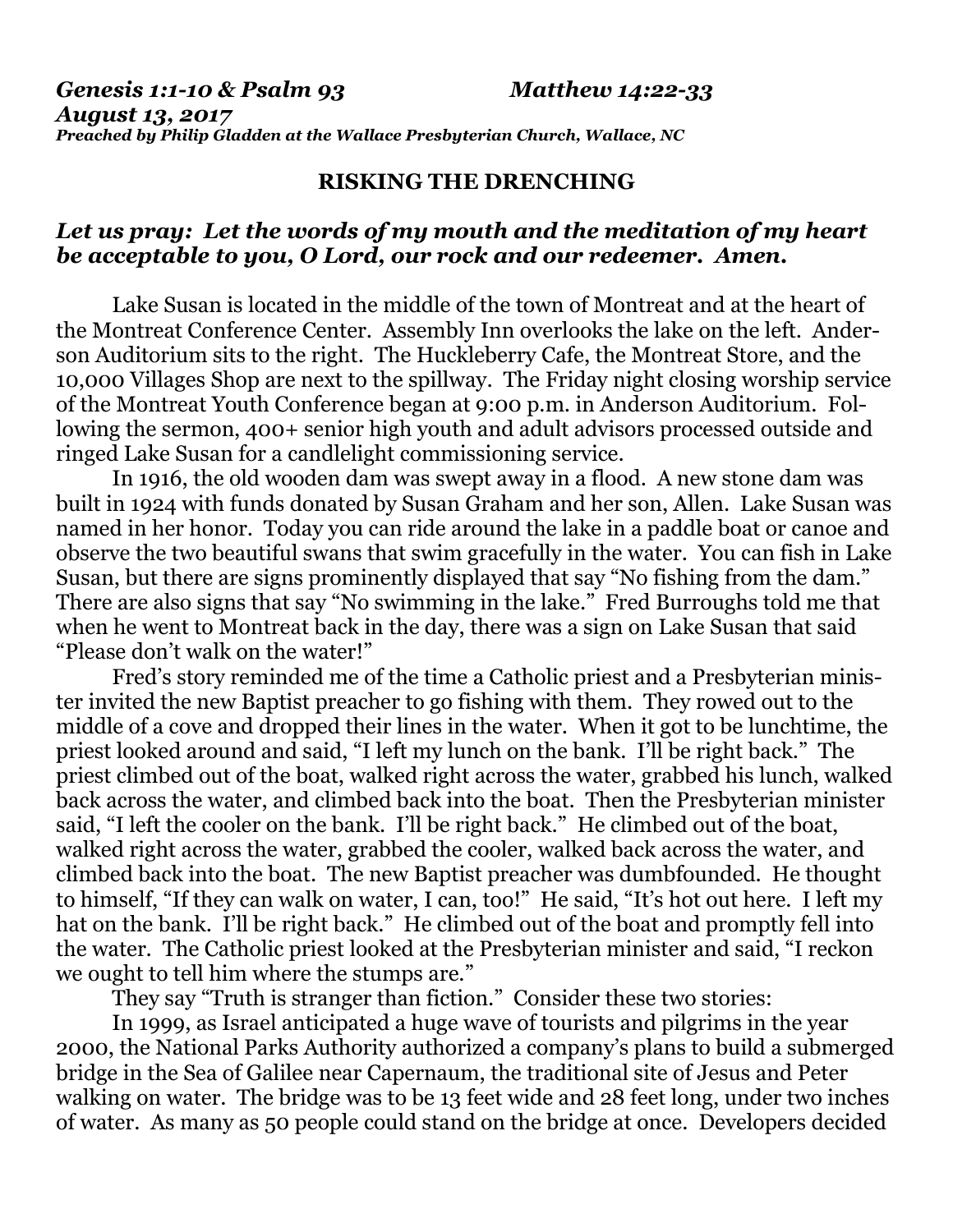not to install handrails so pilgrims would have a more authentic experience of walking on water, although there were lifeguards on duty. [I could not find any information about whether or not this bridge still exists. My guess is, somebody made some money in 2000 and abandoned the project shortly thereafter.]<sup>1</sup>

Then there is the Walk on Water Kayak company, which promises "Adventure and Luxury on the Sea of Galilee." You can choose from four different tours: Paddling with the Apostles; Paddling on Heaven's Water; Paddling with Mary Magdelana and the Fishermen; or the Sea of Galilee 6-Day Grand Tour.<sup>2</sup>

All humor aside, this story about Jesus walking on water is aweinspiring, and maybe not for the reason you might think. As with many of Jesus' miraculous acts, people have tried to explain how he could have walked on water. About a dozen years ago, an article was published in the Journal of Paleolimnology in which the authors argued that Jesus may actually have been floating on a thin layer of ice that had formed due to a unique combination of weather conditions on the Sea of Galilee. The study said, "the unusual local freezing process might have provided an origin to the story that Christ walked on water. Since the spring ice is relatively small, a person standing or walking on it may appear to an observer situated some distance away to be 'walking on water.'" The article's authors said, "Whether this happened or not is an issue for religious scholars, archaeologists, anthropologists and believers to decide on."<sup>3</sup>

Believers then and now have decided, and the consensus is Jesus is Lord! Old Testament images are the backdrop for this compelling story:

\* "In the beginning when God created the heavens and the earth, the earth was a formless void and darkness covered the face of the deep, while a wind from God swept over the face of the waters." (Genesis 1:1-2)

\* "Save me, O God, for the waters have come up to my neck. I sink in deep mire, where there is no foothold; I have come into deep waters, and the flood sweeps over me." (Psalm 69:1-2)

\* "The floods have lifted up, O Lord, the floods have lifted up their voice; the floods lift up their roaring. More majestic than the thunders of the mighty waters, more majestic than the waves of the sea, majestic on high is the Lord!" (Psalm 93:3-4)

\* "[God] alone stretched out the heavens and trampled the waves of the Sea." (Job 9:8)

 $*$  "I cry aloud to God, aloud to God, that he may hear me  $\ldots$  Your way was through the sea, your path, through the mighty waters; yet your footprints were unseen." (Psalm 77:1, 19)

This story is not to be confused with the other story in Matthew's gospel when Jesus stills the storm (Matthew 8:23-27). In that story, Jesus is asleep in the boat with his disciples when the windstorm arose and the waves swamped the boat. It is true that, in today's story, the wind ceased when Jesus and Peter got into the boat. But the wind was still against Peter and the waves were still battering him, along with the disciples in the boat, when Peter said, "Lord, since it is you, command me to come to you on the water," and Jesus said, "Come."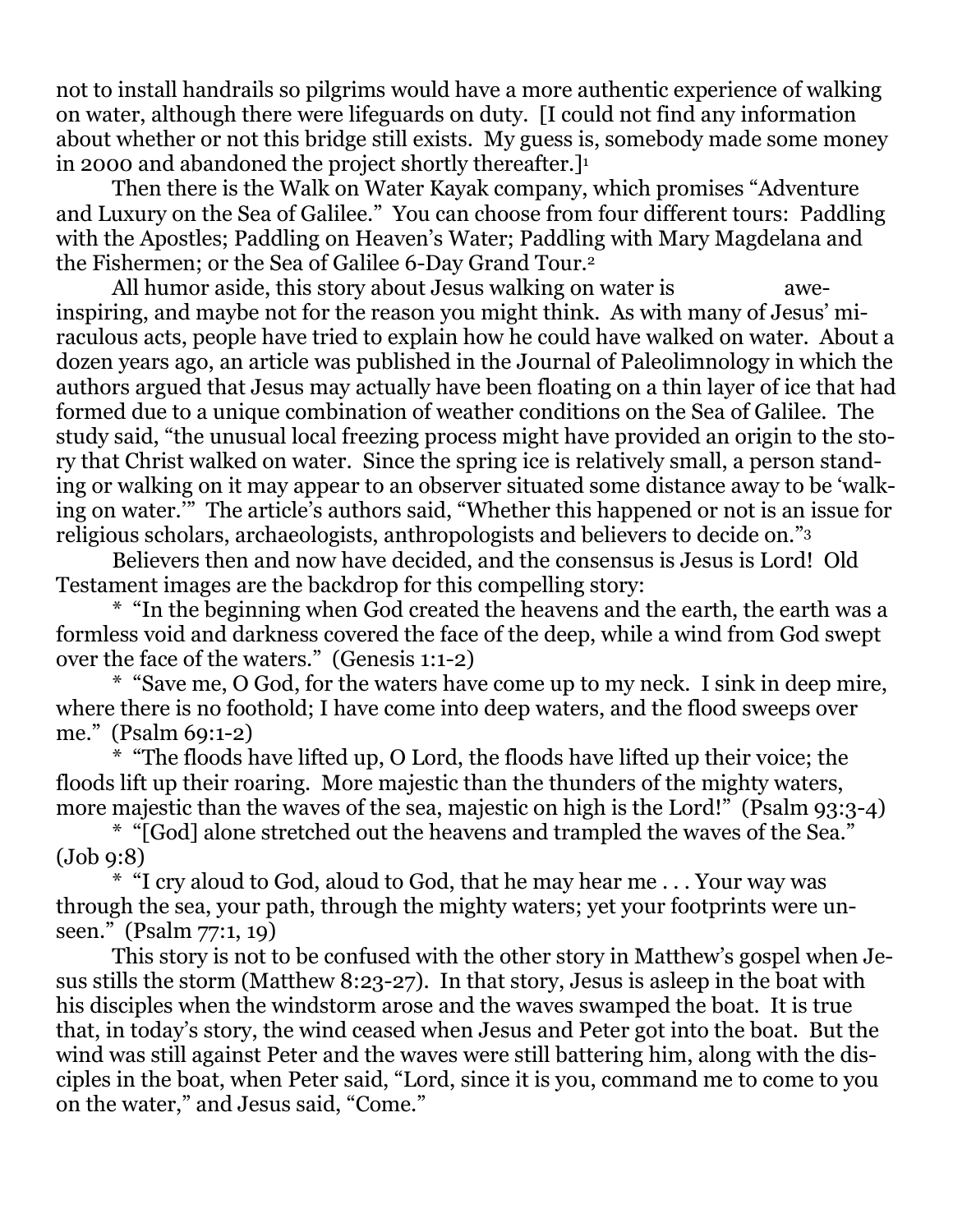Several years ago, the Alternative Sunday School Class studied John Ortberg's book *If You Want to Walk on Water, You've Got to Get Out of the Boat.* In his preface, Rev. Ortberg writes, "[Peter's walk] is unforgettable not so much because of where he was walking as what he was walking *on* and who he was walking *with*. . . Let Peter's walk stand as an invitation to everyone who, like him, wants to step out in faith, who wants to experience something more of the power and presence of God. Let waterwalking be a picture of doing with God's help what I could never do on my own."<sup>4</sup>

On Saturday, July 8, an amazing thing happened at Panama City Beach, Florida. Perhaps you saw it on the news. Nine members of a family, including two children and an elderly woman, were swept out in the ocean by a rip current. The mom, Roberta Ursery, realized she couldn't see her 8 and 11 year old sons. Then she heard them screaming and crying for help. She and other family members hurried out to help them, but were overcome by the current.

People stood on the beach, unsure of what to do because of the force of the waves. Police and rescue personnel arrived. One police officer started swimming toward the family but couldn't make it. The rescue boat hadn't arrived yet. Then a remarkable thing happened. 70-80 strangers formed a human chain and reached out to the family with boogie boards and surfboards. Once the family had been pulled back to the beach, Roberta Ursery told a reporter from WJHG, "As a mama, I'm supposed to be able to protect them and do everything, and I couldn't do it that day. I had to have help, which I was eternally grateful for that."<sup>5</sup>

Peter had to have help in the midst of the storm on the Sea of Galilee, and he must have been eternally grateful for that. To his credit, Peter knew he had to have help to do what he did — "Lord, since it is you, command me to come to you on the water." Also to his credit, when he took his eye off of Jesus and began to sink, Peter once again knew he had to have help — "Lord, save me!" Notice that Jesus comes to Peter's aid both times. Notice, also, that Jesus doesn't tell Peter to stay in the boat, where it was relatively safer than walking out on the waves. Jesus doesn't say, "Stay put, Peter! I'll be there in a minute. I'll come to you." Instead, what he says is, "Courage. It is I. Don't be afraid. Come."

How often we are like Peter, in our own faith and in the church. We want to go where Jesus is, but we take our eye off of Jesus and start fearing the power of the wind and the waves more than we trust the promise of Jesus. Remember, when Matthew wrote his gospel, it was about 50 years after Jesus had died and been raised from the dead. Matthew wasn't writing an objective account of historical events. He was writing a gospel to proclaim the good news and the call of Jesus in believers' lives. Jesus' call sounds down through the centuries and in the midst of the wind and waves of our lives today, and we hear him say, "Don't be afraid. Come."

When I mused in Bible study, "Why in the world would Peter want to get out of the boat in the midst of a storm like that?" Nancy said, "I think he wanted to be with Jesus." I think she's exactly right. Peter wasn't trying to be something he wasn't. That's why he twice asked for Jesus' help. As someone has said, Peter wasn't trying to be *like* Jesus, he was trying to be *with* Jesus.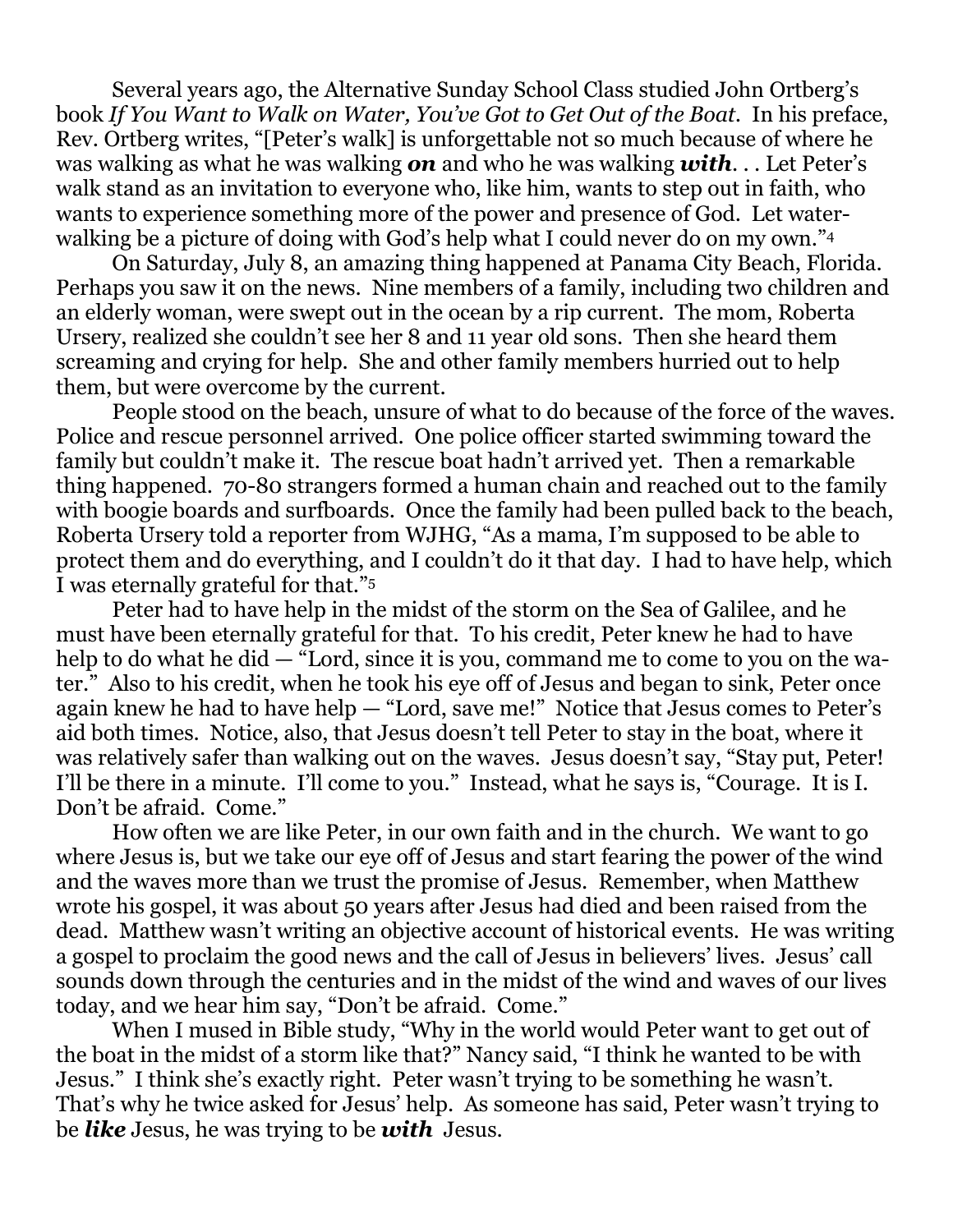Today's sermon title  $-$  "Risking the Drenching"  $-$  is taken from a writing by Jan Richardson called "Blessing that Bears the Wind, the Waves." Her thoughts get at the heart of this story about Peter and Jesus out there on the water, and about what this story means for your faith and mine and for our church:

*That we will risk the drenching by which we are drawn toward the voice that calls us, the love that catches us, the faith that carries us beyond the wind, the wave.*

I asked "Why in the world would Peter want to get out of the boat in the midst of a storm like that?" Considering Jesus' promise, assurance, and call — "Take heart, it is I; do not be afraid. Come," it might be more honest to ask, "Why in the world do we not want to get out of the boat and walk toward Jesus and be with him?" Jan Richardson has written another poem called "Blessing on the Waves" which expands this idea of "risking the drenching."

*I cannot promise that this blessing will keep you afloat as if by lashing these words to your arms, your ankles, you could stop yourself from going under.*

*The most this blessing can do, perhaps, is to stand beside you in the boat,*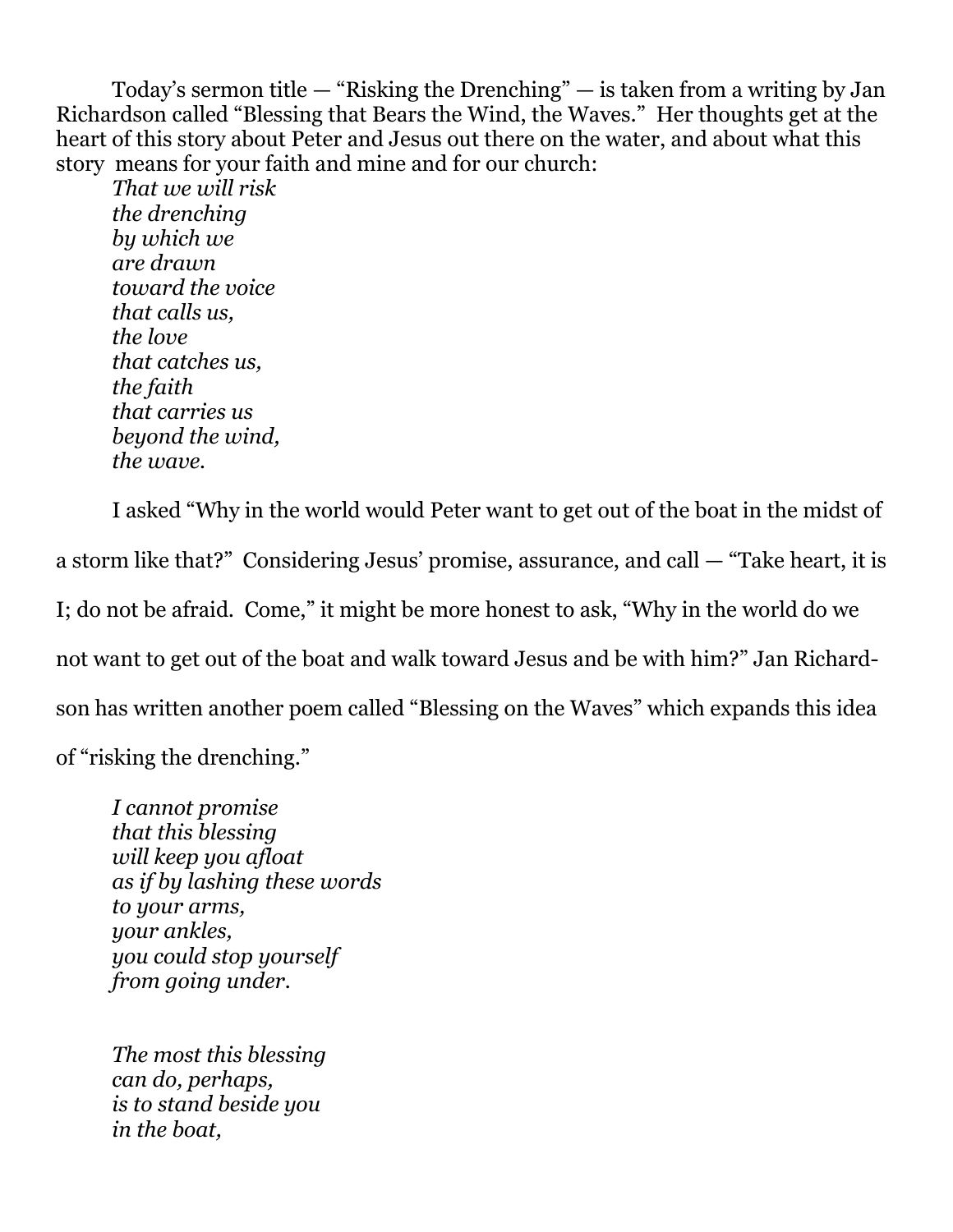*place its hand in the small of your back, and push.*

*Be assured that though this blessing is eager to set you in motion, it will not leave you forsaken, will not compel you to leap where it has not already stepped out.*

*These words will go with you across the waves. These words will accompany you across the waters.*

*And if you find yourself flailing, this blessing will breathe itself into you, will breathe itself through you*

*until you are borne up by the hands that reach toward you, the voice that calls your name.*<sup>6</sup>

The boat is an ancient symbol for Christ's church. The boat is often shown being rocked by the storms and waves of life. But a boat is meant to go somewhere, not to sit dead in the water. And then there is the matter of getting out of the boat if we want to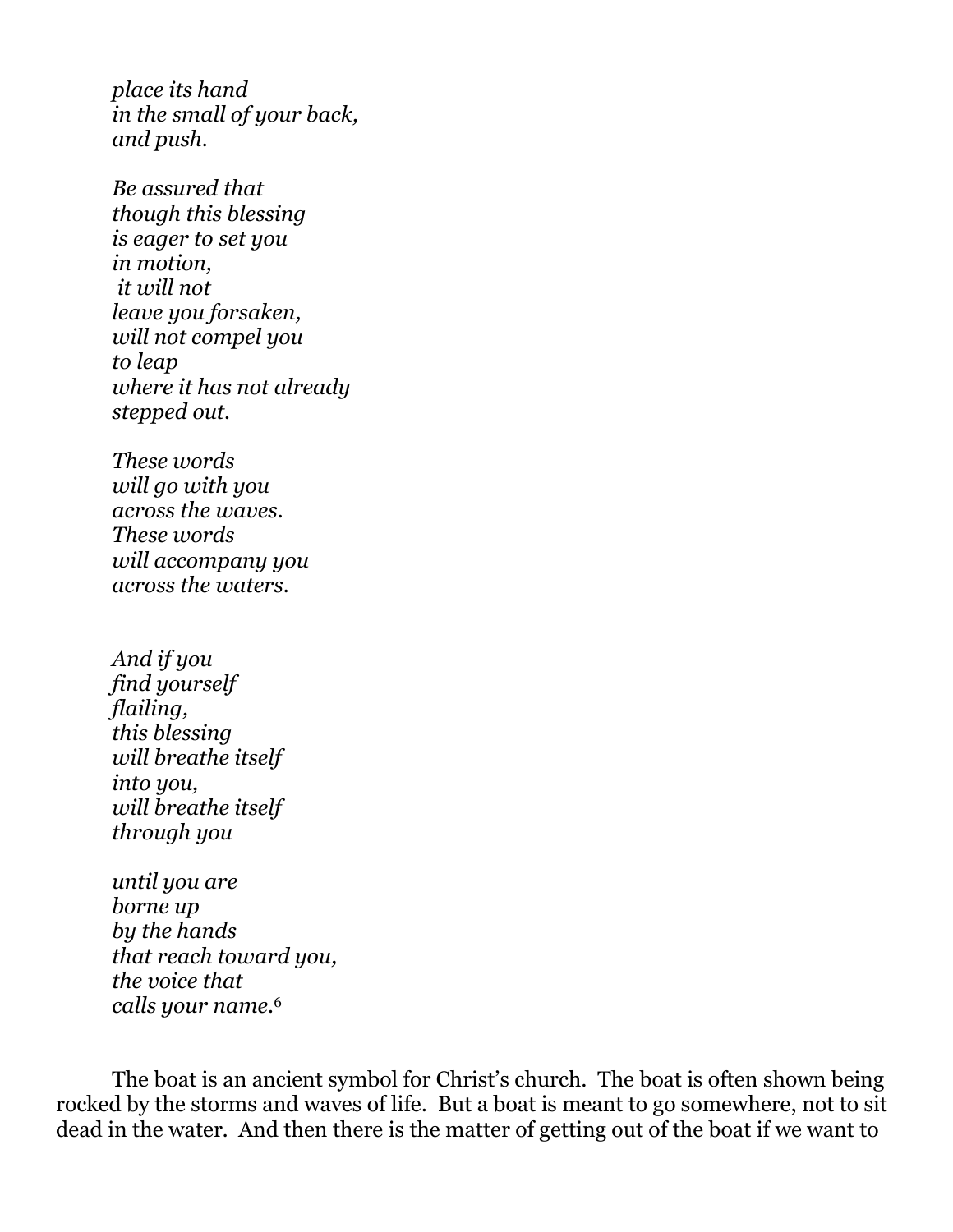walk on the water — not to be *like* Jesus, but to be *with* Jesus, to respond to his call, "Come!" It means running the risk of getting drenched, but Jesus' promise comes to us as his voice cuts through the storms of our lives and we see his hand reaching out to  $graph us - "Come!"$ 

Look at the picture in the upper left hand corner on the front of the bulletin.



This is a short version of the longer Breton fisherman's prayer. Admiral Hyman Rickover, the director of the U.S. Navy's nuclear fleet and Naval Reactors in the 20th century, gave a plaque like this to each new submarine captain. He also gave one to President John F. Kennedy, who used the words in his remarks at the dedication of the East Coast Memorial to the Missing at Sea on May 23, 1963. JFK kept the plaque on his desk in the Oval Office.

I found several different versions of the Breton fisherman's prayer, all of which contrast our human frailty with God's sovereign love and power. Although the prayer contrasts the smallness of our boat with the greatness of God's sea, the sentiment of the prayer applies to this story about Peter walking on water to be with Jesus. It could have been on Peter's lips when he stepped out of the boat on the Sea of Galilee. It can be on our lips and in our hearts when we step out in faith to be with Jesus who calls us and says, "Don't be afraid! Come!"

*Thy sea, O God, so great, My boat so small. It cannot be that any happy fate, Will me befall, Save as Thy goodness opens paths for me, Through the consuming vastness of the sea.*